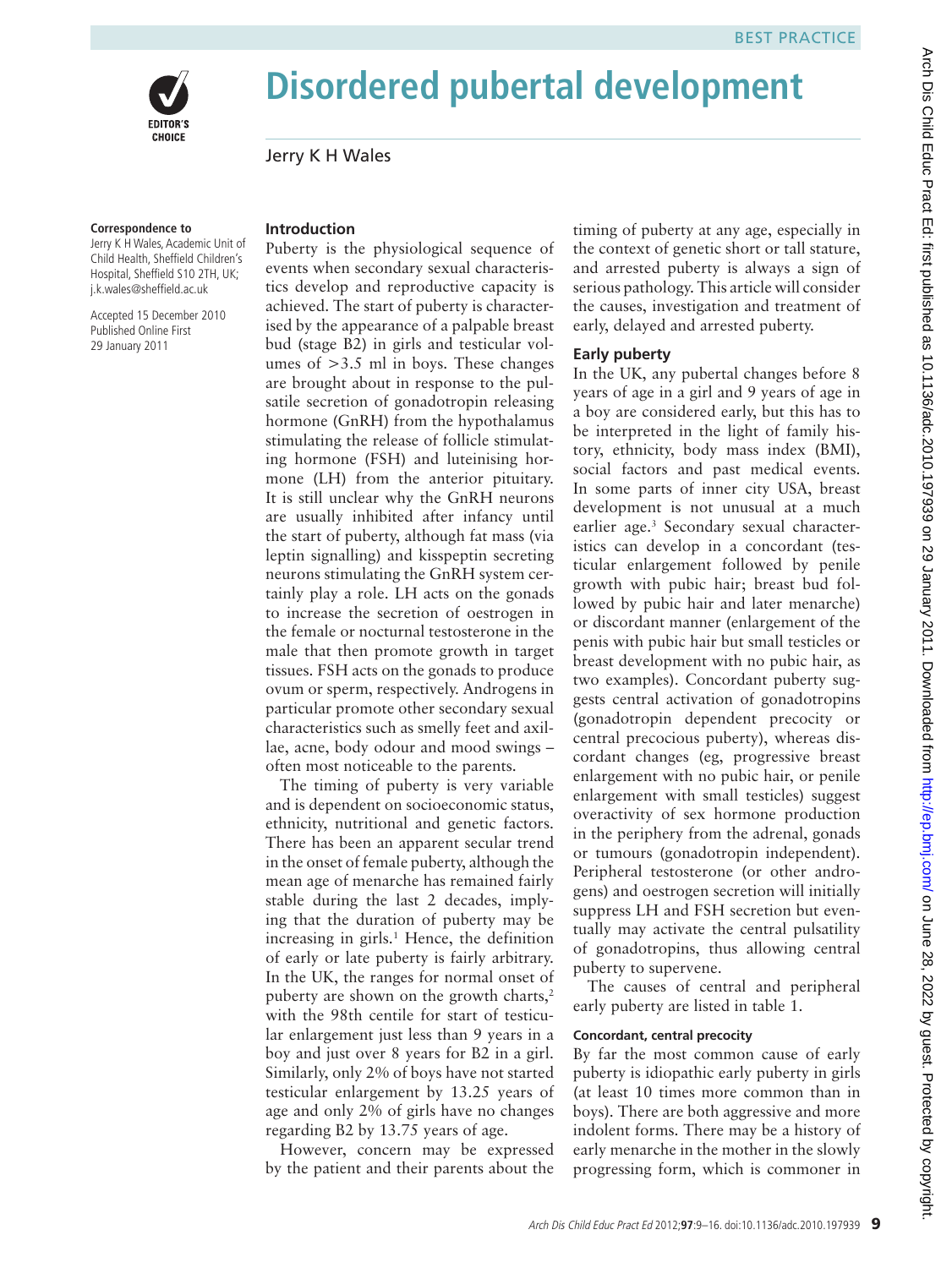## BEST PRACTICE

#### **Table 1** Causes of early puberty

| Gonadotropin independent –<br>peripheral oestrogen                                         |
|--------------------------------------------------------------------------------------------|
| Thelarche (and variant)                                                                    |
| Ovary tumour or cyst (including<br>McCune-Albright syndrome and<br>massive ovarian oedema) |
| Drug/diet sources                                                                          |
| Testicle/liver tumours                                                                     |
|                                                                                            |
| Gonadotropin independent –<br>peripheral androgen                                          |
| Adrenarche                                                                                 |
| <b>Atypical CAH</b>                                                                        |
| Adrenal tumour (including Cushing's)                                                       |
| Testicular tumour                                                                          |
| Testotoxicosis and McCune-Albright<br>syndrome                                             |
|                                                                                            |

CAH, congenital adrenal hyperplasia; CNS, central nervous system; HCG, human chorionic gonadotropin; NF, neurofibromatosis.

the Afro-Caribbean or mixed race population, especially if the child is overweight and in children adopted to the UK from other countries.4 There will be breast and pubic hair growth coupled with a modest growth spurt and only slight (<1 year) bone age advance with few changes on pelvic ultrasound. In the more aggressive form, height velocity will be greater, bone age will be advanced more than 1 year from chronological age and the final height compromised in proportion to this advance (however height predictions based on bone age in early puberty should not be relied upon as they are wildly inaccurate).<sup>5</sup> The mood swings in particular are troublesome for families. Both ovarian and uterine enlargement (>2 ml volume) will be evident on pelvic ultrasound and the uterus will be more angulated with respect to the vagina and become more pear-shaped. Oestrogen will be detectable along with elevated morning LH and FSH levels both at baseline and in response to stimulation.<sup>6</sup> In boys with central gonadotropin activation, there will be testicular enlargement accompanying virilisation and again elevated LH/FSH and detectable testosterone, however idiopathic early puberty is much less likely. In addition to measuring LH/FSH and testosterone or oestrogen, it is also worth checking thyroid function for the rare cases of long-standing hypothyroidism where elevated thyroid stimulating hormone (TSH) can mimic FSH and induce early testicular and ovarian enlargement, often with little other evidence of virilisation. The control of the control of the control of the control of the control of the control of the control of the control of the control of the control of the control of the control of the control of the control of the contro

In the aggressive forms of early puberty, in girls less than 6 year of age and all boys, or if there are neurological symptoms, an MRI scan of the hypothalamus,



**Figure 1** Saggital MRI showing hypothalamic hamartoma leading to central precocious puberty.

pituitary and brain is required to exclude the second most common cause of central precocity in both sexes, that is, tumours around the pituitary stalk and hypothalamus (only about 10% girls compared to at least half of all boys presenting with central activation have detectable intracranial pathology). Most tumours except for optic gliomas in neurofibromatosis are hamartomas, but sequential scans are needed to prove lack of progression (figure 1). These hamartomas secrete cytokines that promote pulsatile gonadotropin secretion.7 Other genetic or acquired abnormalities of the brain can also produce central activation, as can low dose cranial irradiation in females when this is part of treatment for leukaemia.<sup>8</sup>

In all the above cases, the requirement for treatment needs to be discussed with the patient and their family. Good information booklets are available (http://www. bsped.org.uk). For genetically tall girls between 6 and 8 years of age with idiopathic early puberty unlikely to produce a reduced final height, it may be that no treatment is required except support to cope with periods and the behavioural and cosmetic changes. Approximately 10% of girls achieve menarche while at primary school, and there are better provisions for this than previously. However, the family may press for treatment to help reduce symptoms and delay menarche. If final height is likely to be reduced in the context of very early development or additional genetic short stature, then there are more 'medical' reasons for considering treatment. Treatment of central secretion of gonadotropins relies on the suppression of pulsatility by the use of long-acting GnRH analogues. A consensus statement regarding their use was published in 2009.<sup>9</sup> They work by causing continuous release of LH and FSH from gonadotropes in the pituitary that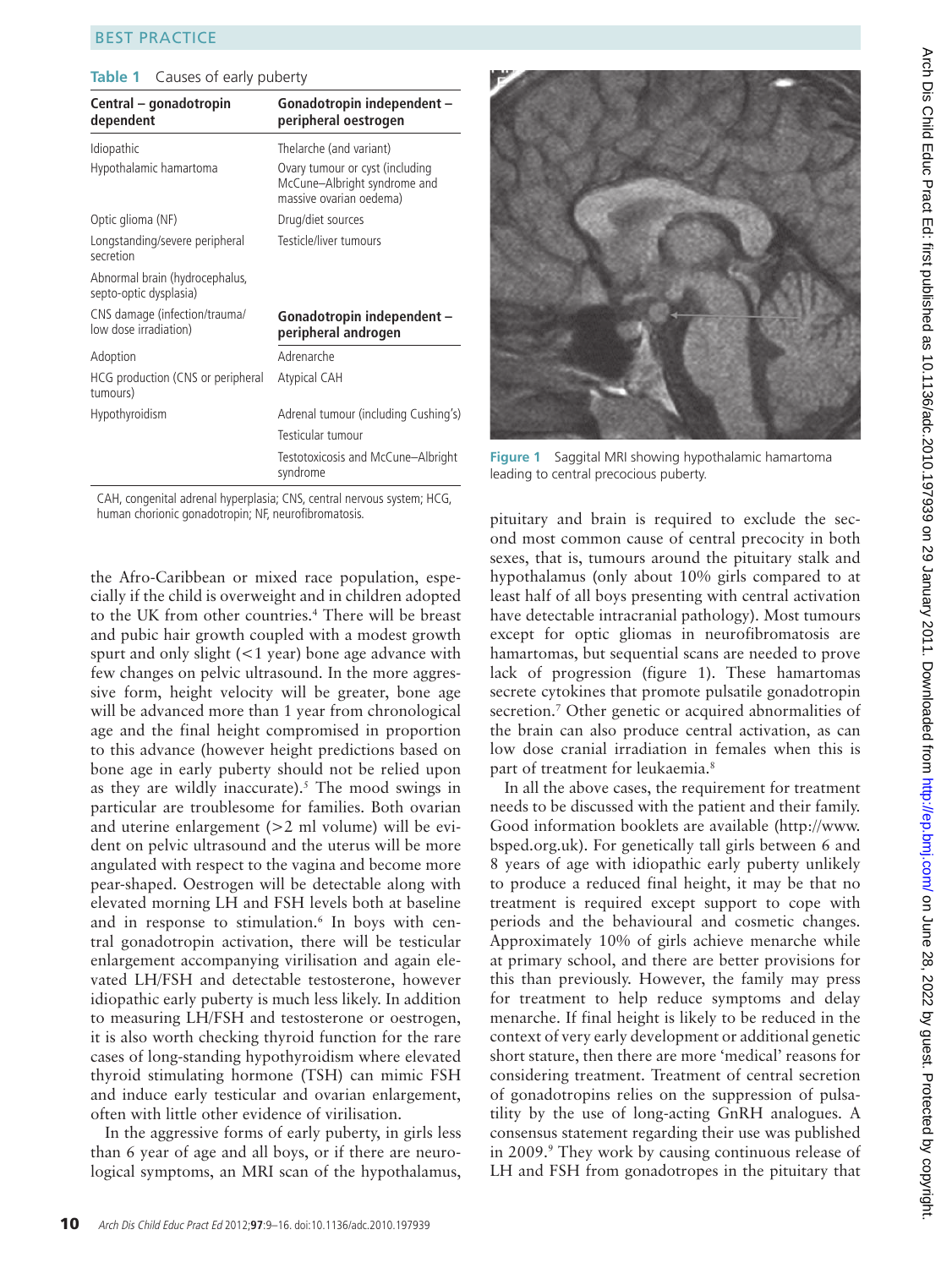# BEST PRACTICE



**Figure 2** Ovarian ultrasound through the bladder, demonstrating large cysts in a small volume ovary as seen in

can then no longer restock their supplies to produce further pulses of secretion. Therefore, it is sometimes worthwhile to cover the initial surge of LH/FSH release induced with the analogue by using a peripheral blocking agent, cyproterone, during initiation of treatment in children with precocious puberty presenting late and with severely reduced growth potential. Successful GnRH treatment relies on the continuity of sufficient dosage to prevent re-accumulation of LH and FSH; intermittent treatment, as used to be seen with intranasal GnRH agonists and sometimes is still seen if compliance is not assured, is harmful as it generates bursts of gonadotropin release. In general, it is easier to suppress puberty in boys than in girls, and many girls will escape from suppression before their next depot injection is due, requiring an increased frequency of treatment either to control symptoms or produce low LH/ FSH levels just prior to their next injection. In girls with idiopathic central precocious puberty, the addition of Oxandrolone (a non-aromatisable anabolic steroid) or growth hormone to a GnRH analogue may result in improved final height.<sup>10</sup> **EXECUTE:**  $\frac{1}{2}$  3:29.<br> **EXECUTE:**  $\frac{1}{2}$  2022 and  $\frac{1}{2}$  2022 and  $\frac{1}{2}$  2022 and  $\frac{1}{2}$  2022 and  $\frac{1}{2}$  2022 and  $\frac{1}{2}$  2022 and  $\frac{1}{2}$  2022 and  $\frac{1}{2}$  2022 and  $\frac{1}{2}$  2022 and  $\frac{1}{2}$ 

Human chorionic gonadotropin (HCG) is a molecule sharing the same  $\alpha$  subunit as LH, FSH (and TSH) that can be produced from pineal, hepatic and testicular tumours. It acts mainly on the LH receptor, hence producing rather more androgens than would be expected for the testicular volume in boys. HCG and other tumour markers (eg,  $\alpha$  fetoprotein) will be raised, but LH and FSH will be low and non-stimulable. A cranial MRI scan or CT/ultrasound to locate a peripheral tumour mass will aid detection, and treatment then relies on removal, chemotherapy or irradiation depending on the site of the lesion.

#### **Discordant sexual development**

Thelarche is isolated breast development occurring in otherwise well children. It is commonly present from



**Figure 3** Ovarian ultrasound demonstrating autonomous oestrogen producing ovarian cysts in McCune–Albright syndrome.

infancy, and although the breast size may wax and wane, it is non-progressive. It may be unilateral. Biochemical testing is usually normal and a pelvic ultrasound scan may show one or two large follicles in small volume ovaries<sup>11 12</sup> (figure 2). No treatment is required. There is a slowly progressive variant, the 'thelarche variant', that is mid-way to central precocious puberty with a prominent FSH peak on stimulation testing.13 For the variant form, there is no good evidence that treatment is required or that this responds well to GnRH analogues.

Ovarian (and adrenal, testicle or liver) tumours secreting oestrogen are rare and often present with a palpable mass and prominent breast development but no other signs of puberty. Gonadal tumours in either sex may also secrete testosterone, producing isolated androgenic effects. In massive ovarian oedema, subcritical torsion of the ovarian pedicle produces oestrogen (and sometimes testosterone) from the swollen ovary.14 With McCune–Albright syndrome, there are characteristic irregular lacy-edged café-au-lait patches, bony changes on x-ray and autonomous ovarian cysts (that may be huge; figure 3). In boys with the condition, there is penile and pubic hair growth, often more than would be expected from the testicular volume. In testotoxicosis, there is a similar genital finding but usually a male-limited family history of the disorder.

Thelarche-like symptoms are produced from oestrogen containing medications and have been described after eating contaminated meat.<sup>15</sup> Anabolic steroids produce androgenic effects and we have seen cases of virilisation of infants from transfer from the arms and hands of a father using testosterone gel, as also described by others.<sup>16</sup>

Adrenal androgens are the commonest cause of early virilisation leading to sexual hair growth (pubarche),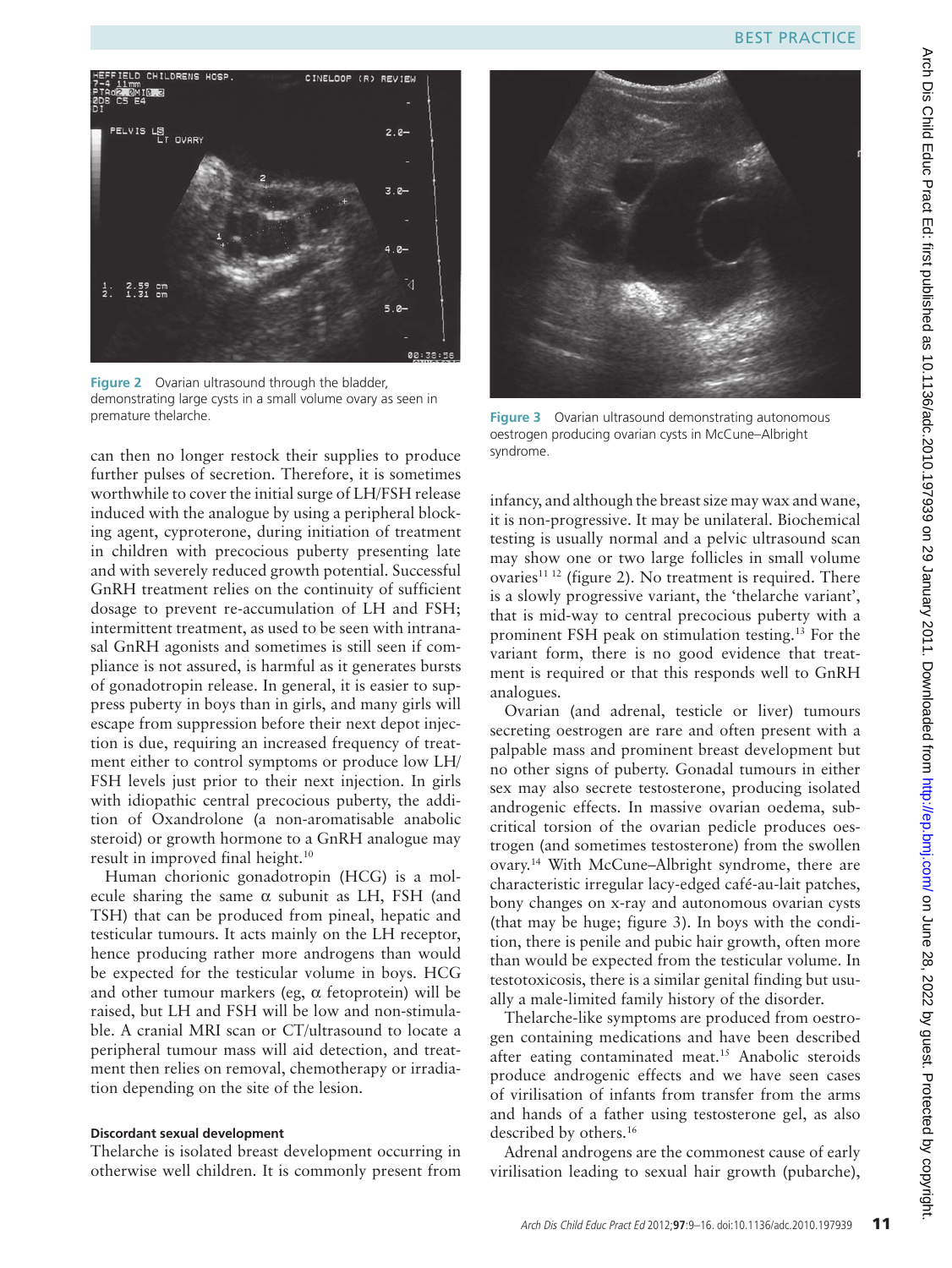

**Figure 4** Abdominal ultrasound demonstrating androgen secreting adrenal adenoma. Carcinomas may be differentiated partially on larger size, but also on subsequent follow-up.

body odour, acne, greasy hair and mood swings. If androgen levels are very high, there will be virilisation of the genitalia and a growth spurt with enhanced muscularity.

Adrenarche is a term used to describe normal maturation of the adrenal gland leading to enhanced secretion of the androgen dehydroepiandrosterone (DHEA). It is usually co-existent with the onset of normal puberty and contributes most of the androgenic component of puberty in young females. Precocious or premature adrenarche describes pronounced, early activation of DHEA production leading to androgenic changes before the onset of other pubertal changes. It may occur as a familial event, spontaneously or with an ill-understood association with hydrocephalus. There will be sexual hair growth, body odour, mood swings, some mild acne and greasy hair, and a small advance in bone age but no other virilisation. It requires no treatment, but families need to be advised that a proportion of girls affected will proceed to a polycystic ovary syndrome (PCOS) type phenotype, especially if they gain excessive weight through puberty.<sup>17</sup> **Example 1979.** In the company of the company of the company of the company of the company of the company of the company of the company of the company of the company of the company of the company of the company of the com

The mild form of non-salt losing atypical congenital adrenal hyperplasia (CAH) mimics adrenarche and can be easily differentiated by a urinary steroid profile or a short Synacthen test and measurement of  $17 \alpha$  hydroxyprogesterone. In more severe cases, virilisation is progressive and early, accompanied by a growth spurt and advanced bone age. Central gonadotropin secretion may then supervene with pubertal rises in LH and FSH on stimulation testing and requiring treatment with both hydrocortisone and GnRH agonists to achieve a reasonable final height. Adrenal adenomas and carcinomas (carcinomas tend to be larger at presentation) can secrete huge amounts of adrenal androgens. An abdominal ultrasound will detect the smaller adenomas (figure 4). Non-iatrogenic Cushing's syndrome in children tends to be accompanied by excess adrenal androgen secretion and hirsutism, occasionally with

# **Box 1 Investigation of early pubarche**

- Testosterone, dehydroepiandrosterone (DHEA), androstenedione, 17  $\alpha$  hydroxyprogesterone OR urinary steroid profile
- bdominal and pelvic ultrasound
- Bone age

## **Box 2 Points to document in examination of delayed puberty**

- Height, weight, BMI, body proportions
- Skinfold thickness if calipers available; in individuals monitored longitudinally, the relative loss of limb fat (sub-scapular skinfold now exceeding the triceps skinfold thickness) is another marker of the onset of puberty
- Lanugo hair (sign of eating disorders), birth marks
- Hernia repairs or other operative scars
- External genital appearance: stretched penile length, imperforate hymen (primary amenorrhea); breast stage (and gynaecomastia in males)
- Cryptorchidism or maldescent of testes; testicular volume
- Dysmorphic features (Turner, Klinefelter, Prader–Willi syndromes, etc)
- Signs of other disease (thyroid, CNS, inflammation)
- Sense of smell (discrimination between three non-caustic smells)

BMI, body mass index; CNS, central nervous system.

frank virilisation. Investigation of premature pubarche is outlined in box 1.

Isolated premature menarche is a relatively common disorder of unknown aetiology. It typically presents in the summer months with two or three episodes of apparently cyclical bleeding in young girls with no other signs of puberty. Ultrasonography demonstrates a prepubertal uterus with no endometrial lining between bleeds. It is benign and non-progressive, but the differential diagnosis includes rare local lesions such as sarcoma, abuse and vaginal foreign body.

Some mild, transient breast enlargement occurs in approximately 50% of boys in early puberty, but severe persistent gynaecomastia presenting to paediatricians is increasingly common, possibly secondary to nutritional excess or environmental chemicals. It is not uncommonly unilateral and may then be related to chronic low grade trauma, for instance from a satchel strap. It usually accompanies early puberty but may occasionally be prepubertal. In many cases the appearance is worsened by obesity, possibly causing extra aromatisation of testosterone to oestrogen in the fatty tissue. Investigations for ectopic oestrogen secretion, karyotype, liver and thyroid function are usually normal. If present for more than 18 months, the tissue is relatively fixed and may require surgical removal with or without liposuction if worsened by subcutaneous fat in the pectoral area. If diagnosed early, then treatment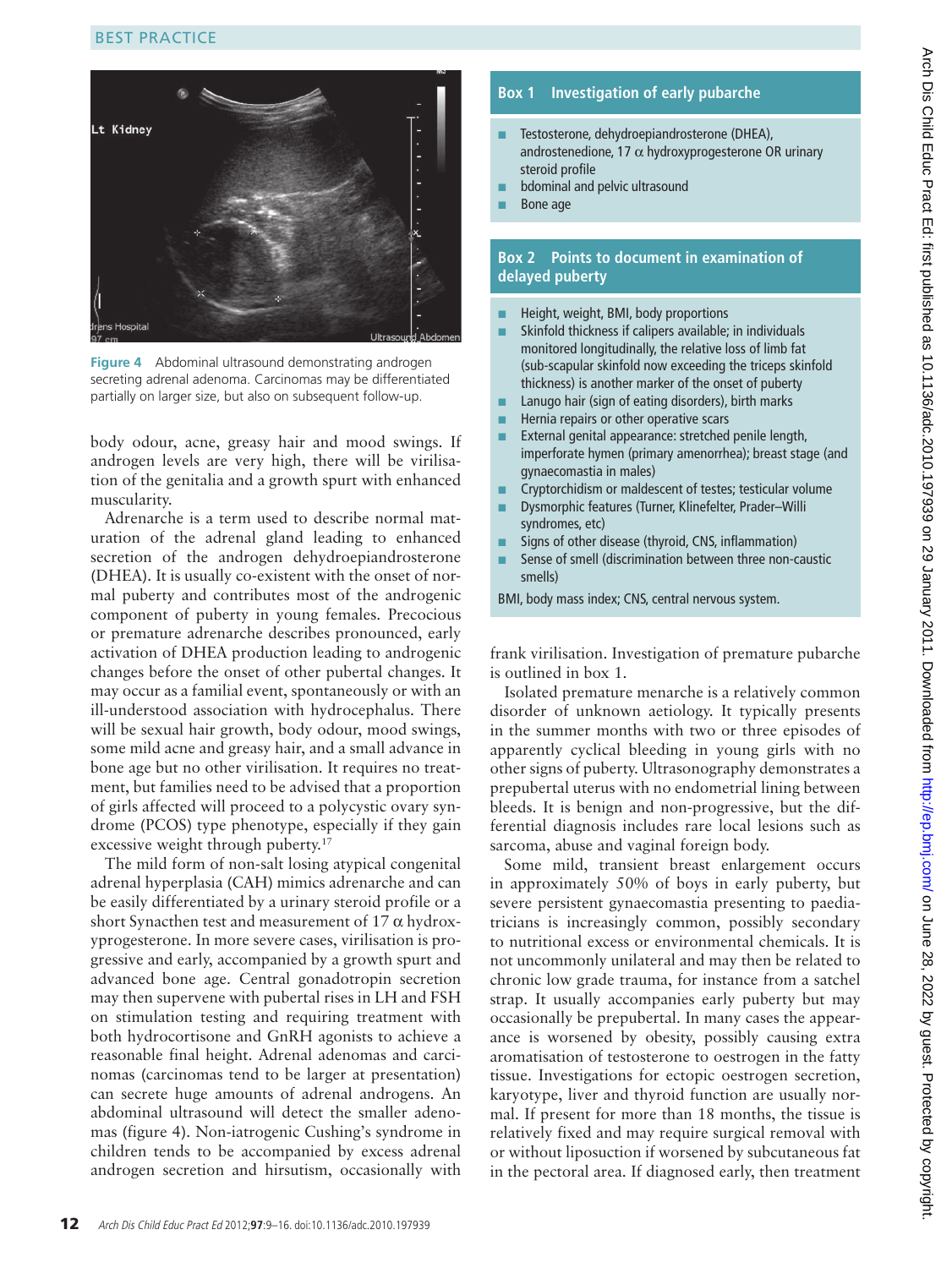## **Box 3 Investigation of hypergonadotropic hypogonadism**

- Karyotype (blood and, rarely, fibroblast/gonadal)
- Pelvic ultrasound (uterine volume and ovarian size/ morphology)
- Abdominal MRI (intra-abdominal gonads)
- HCG test with testosterone/oestrogen measurements (presence of secretory Leydig cells in ovary or testicle)
- $\blacksquare$  Inhibin B presence of Sertoli cells or secretory follicles
- $\blacksquare$  Inhibin A presence of corpus luteum
- AMH presence of testicular tissue (Sertoli cells)
- Laparoscopy for biopsy, internal anatomy, orchidopexy or gonadectomy
- Urine steroid profile (rare forms of CAH)

AMH, anti-Müllerian hormone; CAH, congenital adrenal hyperplasia; HCG, human chorionic gonadotropin.

## **Box 4 Causes of hypogonadotropic hypogonadism**

- Constitutional delay
- Structural abnormalities of the brain (tumours, infiltrations and infections)
- Isolated LH and FSH deficiency (includes Kallmann syndrome)
- Chronic disease
- **Hypothyroidism**
- Low BMI, eating disorders and excessive exercise
- Rare single gene defects (DAX-1, LHR, FSHR, leptin and leptin receptor)
- Prader-Willi, Laurence-Moon and Bardet-Biedl syndromes

BMI, body mass index; FSH, follicle stimulating hormone; FSHR, follicle stimulating hormone receptor; LH, luteinising hormone; LHR, luteinising hormone receptor.

with anti-oestrogen medication such as anastrozole may have some benefit.18

## **Delayed puberty**

The history and examination in delayed puberty are often less helpful than the biochemistry. There may be a strong family history of late puberty, but this can also be the case in some pathologies causing delay. There will be no secondary sexual characteristics other than those that may arise from adrenal androgens (adrenarche). In boys the testicles will be 2–3 ml in volume, but smaller testicles are a clue to the diagnosis (eg, Klinefelter syndrome which may sometimes present with delayed puberty), $19$  as is associated micropenis (congenital hypopituitarism). Most children will be short and measurement of height and body proportions is very important as short stature for genetic height (Turner syndrome) and eunuchoid body proportions (simple delay and Klinefelter syndrome) may be present. An absent/blunt sense of smell is an important finding suggestive of Kallmann syndrome and schooling and behavioural problems may also indicate

chromosomal abnormalities. Features to consider in the examination of cases of delayed puberty are given in box 2.

However, late puberty can best be classified into two major groups based on the levels of LH and FSH. High, menopausal concentrations (hypergonadotropic hypogonadism) indicate primary gonadal failure and low concentrations (hypogonadotropic hypogonadism) indicate central disorders. Additionally, measurements of inhibin A and B (if available) and HCG may give further information about the function of the gonads in hypergonadotropic hypogonadism (box 3).<sup>20</sup>

## **Hypogonadotropic hypogonadism**

The causes of hypogonadotropic hypogonadism are listed in box 4.

By far the most common cause is constitutional delay, usually in healthy children who have delayed puberty, short stature with no growth spurt and a delayed bone age. Boys with simple delay present for treatment more frequently than girls and often have an affected father. They will show relative preservation of their leg length in comparison to their sitting height even before their puberty is noticeably delayed. Although they usually achieve a height in their genetic range, it is often at the lower end of the range.<sup>21</sup>

However, simple delay is often difficult to distinguish from isolated hypogonadotrophic hypogonadism, especially in males, and sometimes merges into this diagnosis with time. In both cases there are prepubertal levels of LH and FSH and even the results of stimulation tests can overlap. Only follow-up with or without treatment and sometimes re-testing will determine if puberty is going to occur spontaneously. Treatment is conveniently commenced by testosterone intramuscular depot injections of 62.5 mg (a quarter of a 250 mg vial) to 125 mg every 4 weeks. Alternatively, oral testosterone undecanoate 20–40 mg once a day may be used<sup>22</sup> or, if available, Oxandrolone  $1.25-2.5$ mg once a day, which has the advantage that it may be started prepubertally to promote growth.<sup>23</sup> If treatment is given for 3–6 months and then discontinued, follow-up will usually determine whether puberty spontaneously continues or stops. In permanent hypogonadism, treatment should be continued with escalating doses of testosterone over a 2-year period and a further period off treatment considered, with or without repeat testing, at 16 years of age when a 3-monthly depot preparation of testosterone can be used (Nebido 1000 mg). There is little experience with testosterone gels in paediatrics, $24$  but we have been using an escalating dose of Tostran gel (initially 10 mg, increasing to 60 mg a day in 10 mg increments) every 6 months to induce and maintain puberty in those not wanting injectable therapy. **David Investigation of home consistents** in the consistent of the particular consistent in the state of consistent in the state of consistent in the state of consistent by guest. The consistent by guest consistent by eac

In the fairly unusual case of a girl with simple delay requiring treatment, ethinyloestradiol 10  $\mu$ g a day for 3 months may be used to initiate puberty. However, it is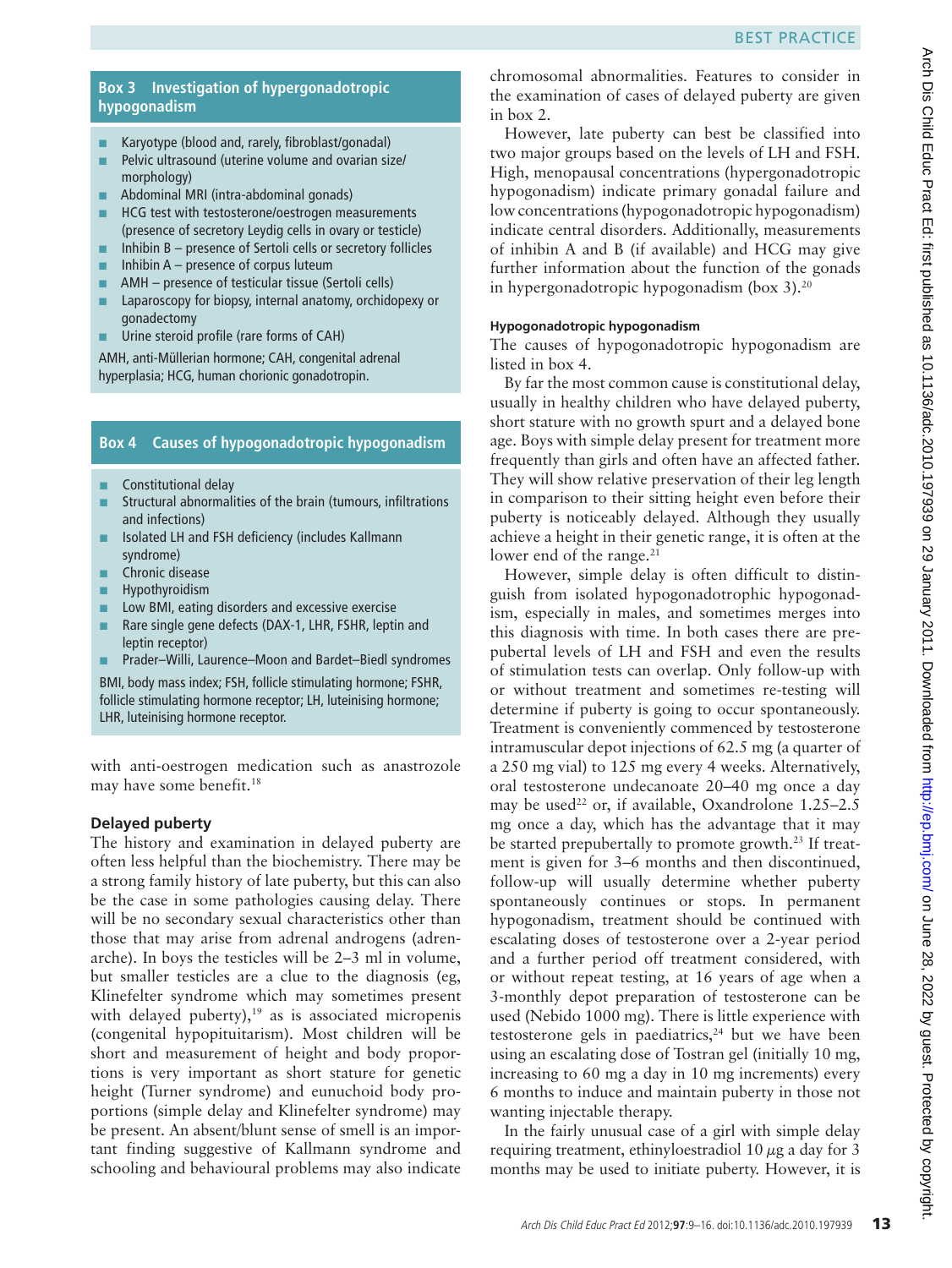# **Box 5 Causes of hypergonadotrophic hypogonadism**

- Klinefelter syndrome
- XXX females
- Turner syndrome
- Gonadal dysgenesis
- Testicular or ovarian failure
- Androgen insensitivity syndrome
- Single gene defects

important to keep the course brief and to have excluded as far as possible any cases of permanent hypogonadism. Where prolonged treatment is needed, a low dose of oestrogen must be used initially (usually  $2 \mu$ g), which is then increased gradually in  $2 \mu$ g increments over the next 2–3 years to a final dose of 20–30 mg day with added progesterone for menstruation. Too rapid escalation of dose results in poor cosmetic breast development.25 Transdermal administration of oestrogen by the use of matrix oestrogen-only patches (which may be cut into quarters to administer doses as low as  $6.25 \mu$ g transdermally for 3 days) is an alternative,<sup>26</sup> with progesterone administration to induce menarche after 3 years, although some girls develop redness and irritation with the patches. Females with hypopituitarism often have sparse pubic hair from failure of adrenarche and this cosmetic problem can be treated with topical, low dose or injected testosterone or DHEA if required.27

Severe ill-health, especially with inflammation and steroid use, will delay puberty, as does a low BMI (<17) secondary to eating disorders and over-exercise.<sup>28</sup> Treatment of the primary disease or nutritional problem is paramount, but sometimes replacement testosterone or oestrogen is required to preserve bone health if there are no signs of spontaneous puberty approaching 16 years of age.29

Rare single gene defects including DAX-1 ( adrenal hypoplasia congenita) and mutations of LH/FSH and leptin (and their receptors) can also cause hypogonadotropic hypogonadism requiring life-long treatment.<sup>30</sup> 31

The fusion of the epiphyses is an oestrogen dependent process in both sexes.32 In males this is caused by aromatisation of testosterone. An improvement in predicted adult height of up to 5.5 cm in boys with constitutional delay in growth and puberty and idiopathic short stature using the aromatase inhibitor letrozole with testosterone in comparison with testosterone alone has been demonstrated.33 This experimental suppression of oestrogen biosynthesis could influence risk factors for cardiovascular disease, however, and long term risks and benefits may become more apparent with time.<sup>34</sup>

## **Hypergonadotropic hypogonadism**

The causes of hypergonadotropic hypogonadism are listed in box 5.



**Figure 5** Prolactinoma presenting with arrested puberty; the prolactin level was 12 000 pmol/l (normal <800).

Gonadotrophin secretion starts to increase before normal puberty, however in gonadal failure, lack of feedback suppression results in a rapid rise in gonadotrophin concentrations (FSH>LH) from 8 to 9 years of age.

Klinefelter syndrome (XXY, XXXY and other variants) is the most common cause of hypergonadotrophic hypogonadism in males and often presents with slow pubertal progression rather than delayed puberty. The boys are often tall with relatively long legs, there is cryptorchidism or small firm testis, rather poor musculature and, later, gynaecomastia. Testosterone levels begin to rise at normal ages and may attain adult levels, but then diminish in association with increasing oestrogen–testosterone ratios. There are few external features in girls with an XXX karyotype, but they tend to be tall, with amenorrhea and infertility. Those cases of Turner syndrome not diagnosed because of coarctation, dysmorphic features and short stature, may present as pubertal delay or arrest (more common in mosaic forms) with elevated menopausal FSH levels. Similarly, in gonadal dysgenesis (XO/XY males; XX, XO/XY females) there may be failure of nonadrenarchal pubertal development. In all the above, it may rarely be necessary to take both blood and fibroblast specimens to exclude tissue mosaicism.

Androgen insensitivity syndrome in the 46XY individual may be due to androgen receptor gene mutations and is variable in severity, ranging from the complete female phenotype with sparse pubic hair and amenorrhoea to the under-virilised male presenting with hypospadias. Testicular or ovarian failure may be due to surgery, radiation, chemotherapy, cryptorchidism,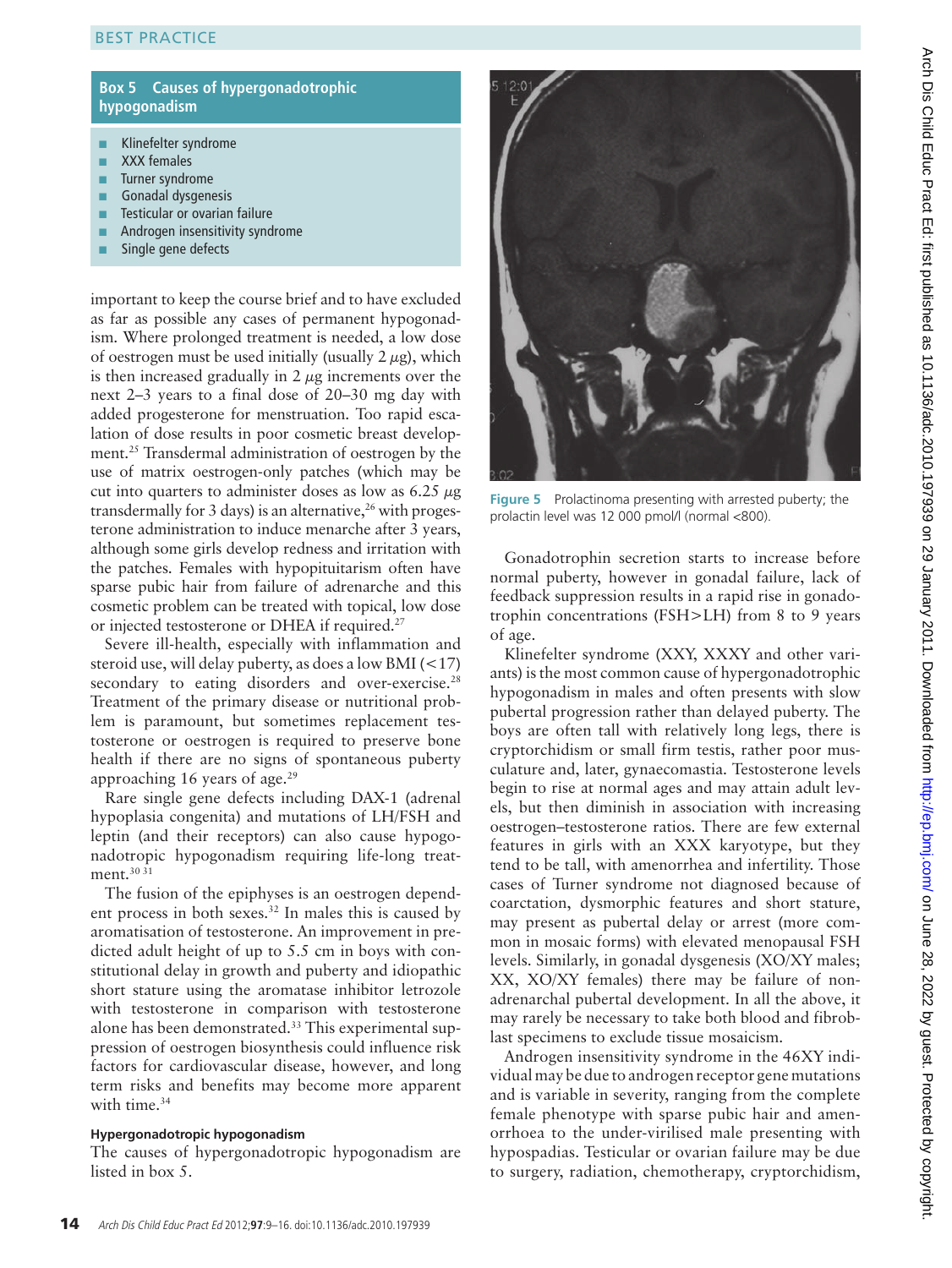trauma, testicular regression syndrome or galactosaemia, and autoimmune with anti-testicular/ovarian antibodies. Rare single gene defects  $(5\alpha \text{ reductase})$ deficiency, aromatase deficiency, FSH receptor and LH receptor) may all present with pubertal delay.<sup>30</sup>

Lifelong treatment of hypergonadotropic hypogonadism is usually required, although sometimes apparent complete ovarian failure following treatment for malignancy (or even Turner syndrome) can reverse with resulting unexpected pregnancy. The treatment schedule is very much the same as that for hypogonadotropic hypogonadism, as above, with gentle initiation of puberty followed by escalation of oestrogen or testosterone to adult levels over a 2.5–3-year period, as large doses of oestrogen given too quickly result in a poor cosmetic appearance of the breast.25 The paediatrician should be aware of oestrogen prescriptions not originating from a hospital pharmacy as dosage errors (micrograms to milligrams) have been reported $35$  (also personal communication). In Turner syndrome or other cases with inherent short stature, there has been a tendency to postpone sex hormone replacement in an attempt to maximise growth, but the recent national Turner syndrome trial in the UK shows that a combination of growth hormone plus Oxandrolone allows maximal growth and the ability to induce puberty at a more socially acceptable time.<sup>36</sup> 03.02. In the control of the control of the control of the control of the control of the control of the control of the control of the control of the control of the control of the control of the control of the control of t

## **Arrested puberty**

If puberty has commenced, but fails to progress, or some aspects regress, such as shrunken breasts or softening testicles, this implies an acquired failure of the pituitary–gonadal axis. In the case of severe illhealth or steroid administration the cause is obvious but otherwise requires urgent investigation.37 If the LH/FSH levels are low for the stage of puberty previously achieved, then hypothalamic or pituitary causes are most likely. The rest of the pituitary axis should be tested and MRI imaging obtained to exclude craniopharyngioma or other intracranial tumour. Pituitary destruction or damage can also rarely be secondary to head trauma, infection or autoimmune processes. Prolactinomas (figure 5) may present primarily with pubertal arrest, sometime associated with galactorrhoea, but always with an elevated prolactin level. Autoimmune hypothyroidism should be excluded.

If the LH/FSH levels are menopausal, then a karyotype (with or without fibroblast samples) is required to exclude Turner mosaicism, androgen insensitivity and Klinefelter syndrome in particular. Gonads may be damaged by infections and autoimmune processes.

Premature menopause may occasionally present in the early teens with amenorrhoea after previously normal puberty. FSH is elevated and there is an increased likelihood of the patient carrying the gene for fragile X syndrome.<sup>38</sup>

Amenorrhoea or irregular periods are often due to polycystic ovary syndrome, which is an increasingly

common condition linked with obesity and metabolic syndrome. Some girls with premature adrenarche evolve into the PCOS phenotype. PCOS is also more common in those who had intrauterine growth retardation as infants.39 In addition to usually a increased BMI, there is often acanthosis nigricans indicating insulin resistance. LH levels are typically higher than FSH levels. Because of the high insulin levels, the sex hormone binding globulin levels are very low, leading to a raised free testosterone and hirsutism with amenorrhoea or oligomenorrhoea. Treatment of PCOS is primarily through weight loss and lifestyle changes. Anti-androgens, such as cyproterone acetate, may be indicated in severe cases and metformin can possibly help restore regular menstruation.<sup>40</sup> Cosmetic measures such as depilation or the use of eflornithine to reduce facial hair may help self-image.

## **Summary**

Pubertal disorders are common and cases of both early and late puberty will present to all general paediatricians.Simple delay of puberty, certainly in the male, can be managed outside the specialist setting as long as the investigations outlined above are performed and treatment is given for a brief period followed by reassessment.Sexual precocity can safely be investigated to identify the simple disorders of thelarche and adrenarche which require no treatment. Other causes of sexual precocity and delay need investigation and treatment at a tertiary endocrine unit.<sup>41</sup>

## **Competing interests** None.

**Provenance and peer review** Commissioned; externally peer reviewed.

## **References**

- 1. **Aksglaede L**, Sørensen K, Petersen JH, *et al.* Recent decline in age at breast development: the Copenhagen Puberty Study. *Pediatrics* 2009;**123**:e932–9.
- 2. **Freeman JV**, Cole TJ, Chinn S, *et al.* Cross sectional stature and weight reference curves for the UK, 1990. *Arch Dis Child* 1995;**73**:17–24.
- 3. **Sleeper AH**. The pubertal timing controversy in the USA, and a review of possible causative factors for the advance in timing of onset of puberty. *Clin Endocrinol (Oxf)* 2006;**65**:1–8.
- 4. **Parent AS**, Teilmann G, Juul A, *et al.* The timing of normal puberty and the age limits of sexual precocity: variations around the world, secular trends, and changes after migration. *Endocr Rev* 2003;**24**:668–93.
- 5. **Wales JKH**. Practical endocrinology & skeletal maturation. In Kelnar CJH, Savage MO, Saegner P, Cowell CT, eds. *Growth Disorders.* Second edition. London, UK: Arnold 2007:208–18.
- 6. **Carel JC**, Léger J. Clinical practice. Precocious puberty. *N Engl J Med* 2008;**358**:2366–77.
- 7. **Grumbach MM**. The neuroendocrinology of human puberty revisited. *Horm Res* 2002;**57**(Suppl 2):2–14.
- 8. **Ogilvy-Stuart AL**, Clayton PE, Shalet SM. Cranial irradiation and early puberty. *J Clin Endocrinol Metab* 1994;**78**:1282–6.
- 9. **Carel JC**, Eugster EA, Rogol A, *et al.* Consensus statement on the use of gonadotropin-releasing hormone analogs in children. *Pediatrics* 2009;**123**:e752–62.